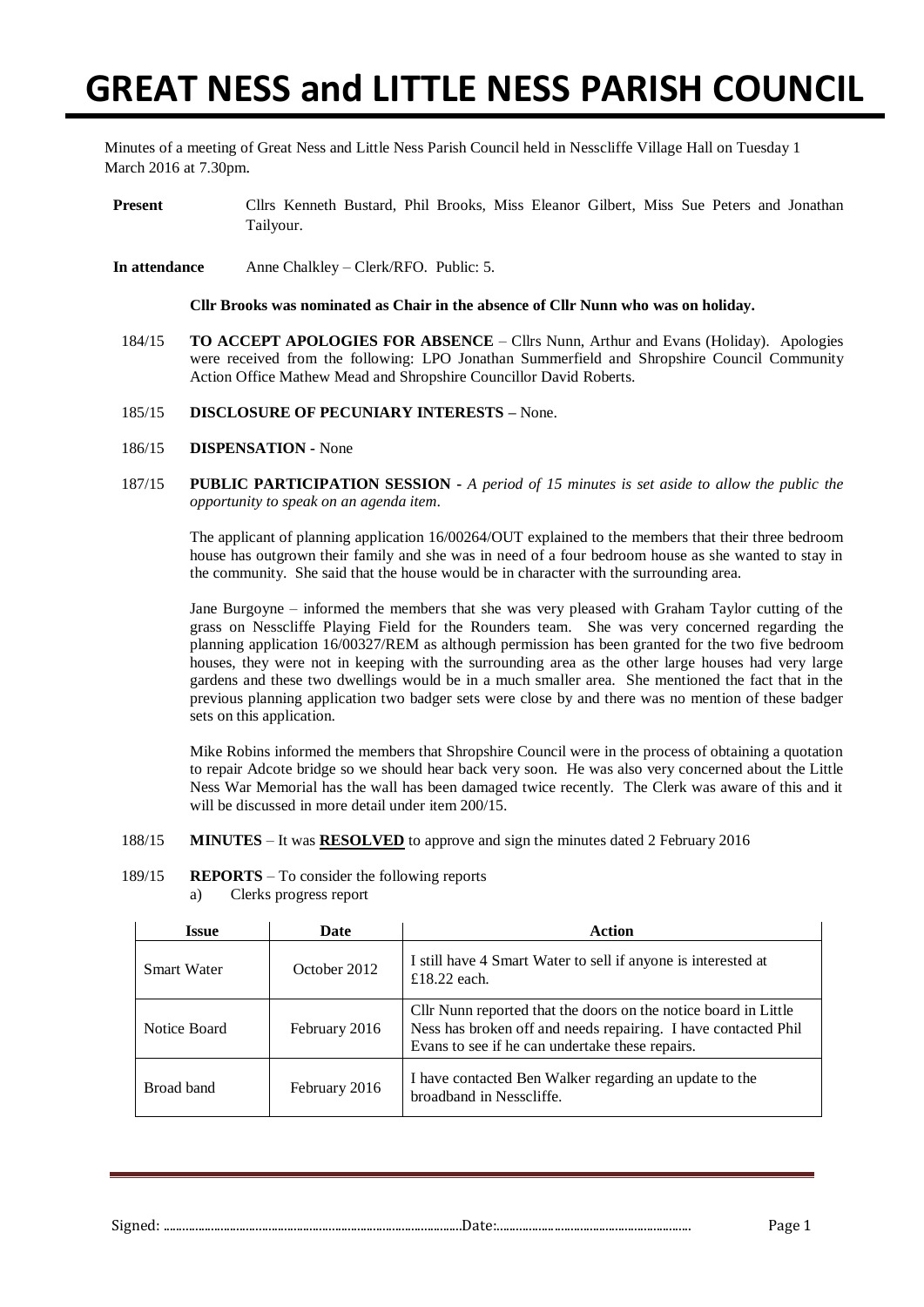| New website | February 2016 | The Clerk was asked to contact Hugofox about maximising the<br>search engine optimisation. She received the following<br>response: We take care of all the search engine optimisation for<br>you however, there are some things you can do to help your<br>website rank well in search engine results for example, making<br>sure there is a lot of good quality content on your web pages,<br>making sure you regularly add news and events to your website<br>and making sure people are frequently accessing your site. |
|-------------|---------------|----------------------------------------------------------------------------------------------------------------------------------------------------------------------------------------------------------------------------------------------------------------------------------------------------------------------------------------------------------------------------------------------------------------------------------------------------------------------------------------------------------------------------|
|             |               | You can also update the meta information on your pages. When<br>you are editing a page you should see a link beneath the page<br>name that says 'add meta data'. We automatically fill this in<br>however, you can edit the meta data yourself to make it more<br>personal.                                                                                                                                                                                                                                                |

189/15 b) Police Report – sent apologies, unable to attend the meeting.

- c) Shropshire Council Cllr Roberts was absent from the meeting.
- 190/15 **PLANNING** Planning Notifications (for information only)
	- 1) **11/02568/FUL** Lane adjacent to The Old Water Tower, Wilcott Residential development comprising of 4 dwellings in 2 blocks and creation of vehicular access – *Awaiting decision.*
	- 2) **13/04318/FUL** St. Chads Farm , Nesscliffe, Shrewsbury, SY4 1DG Conversion of existing agricultural storage building into two dwellings with associated parking and amenity space. *Awaiting decision.*
	- 3) **13/04757/OUT** Development Land Opposite The Crescent, Nesscliffe, Shrewsbury, Shropshire Application for Outline Planning Permission (access for approval) for residential development and associated works. Applicant: J C & M W Suckley (Hopton Farm, Nesscliffe, Shropshire, SY4 1DJ) – **Grant Permission**
	- 4) **14/01327/OUT** 4 Felton Butler Cottages, Nesscliffe, Shrewsbury, Shropshire, SY4 1A. Outline application for the erection of a detached dwelling and garage to include access. *Awaiting decision.*
	- 5) **14/02385/EIA** Foxholes Buildings, Little Ness, Shrewsbury, Shropshire Erection of three poultry rearing buildings, eight feed bins and other ancillary buildings, landscaping including ground modelling and tree planting. *Awaiting decision.*
	- 6) **14/03619/OUT** Farm Buildings At Wilcot, Kinton, Shrewsbury, Shropshire Outline application for the erection of three dwellings to include means of access - Mr T E Jones (Oakrill, Hopton, Nesscliffe, Shrewsbury, Shropshire, SY4 1DG). **Grant Permission.**
	- 7) **14/03618/OUT** Land To West Of 24 Valeswood Lane , Hopton, Shrewsbury, Shropshire, SY4 2LH - Outline application (all matters reserved) for the erection of one dwelling. **Grant Permission.**
	- 8) **14/03797/OUT** Development Land West Of Oakfield, Nesscliffe, Shrewsbury, Shropshire Outline application for the erection of 8No dwellings (to include access). *Registered.*
	- 9) **14/03862/FUL -** Adcote School Little Ness Shrewsbury Shropshire SY4 2JY **-** Erection of a three storey building to provide 34 twin study bedrooms and ancillary accommodation; Minor alterations to existing Junior School building to adapt entrance; associated car park, landscape and drainage. *Registered.*
	- 10) **14/03863/LBC** Adcote School Little Ness Shrewsbury Shropshire SY4 2JY **-** Erection of a three storey building to provide 34 twin study bedrooms and ancillary accommodation; Minor alterations to existing Junior School building to adapt entrance; associated car park, landscape and drainage. *Registered.*
	- 11) **14/05257/FUL** Proposed Dwelling Adj Hopton Farm, Nesscliffe, Shrewsbury, Shropshire -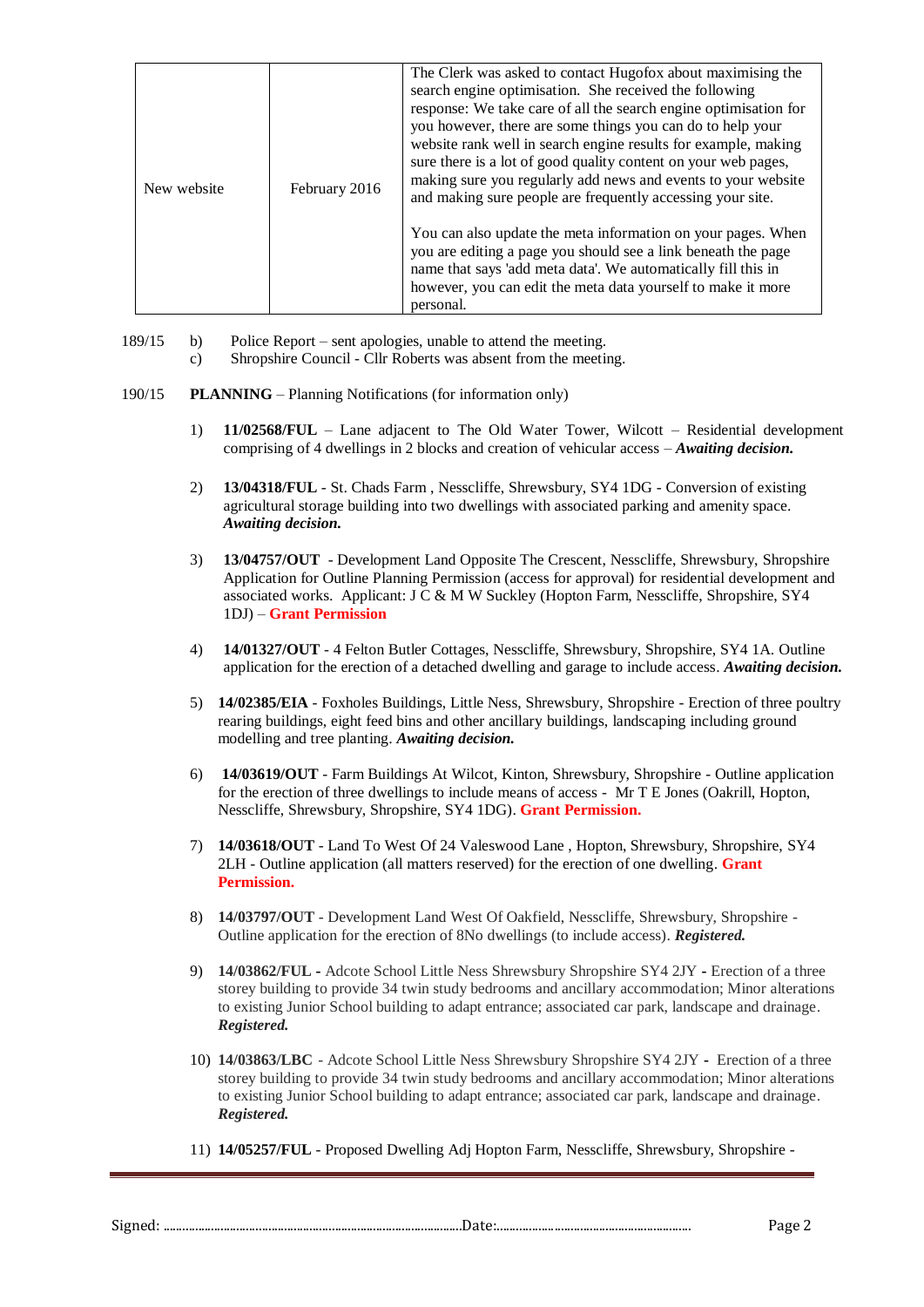Erection of a Single Plot Exception (SPE) affordable dwelling and formation of access – *Awaiting decision.*

- 12) **14/05329/OUT** Proposed Dwelling At Valeswood Herb Farm , 19 Valeswood Lane, Hopton, Shrewsbury, Shropshire, SY4 2LH - Outline application (all matters reserved) for the erection of a single detached dwelling and garage – **Grant Permission**
- 13) **15/00560/OUT** Land East Of Stoneycroft, Valeswood, Little Ness, Shrewsbury, Shropshire, SY4 2LH - Outline application for the erection of one dwelling (all matters reserved). *Awaiting decision.*
- 14) **15/00740/OUT** Proposed Residential Development Land West Of The Gables, Nesscliffe, Shrewsbury, Shropshire **-** Outline Application for residential development (all matters reserved) Applicant: Mr & Mrs Neil Fardoe (C/o Agent) – **Grant Permission**
- 15) **15/01235/OUT** The Chapel , Well Lane, Hopton, Shrewsbury, SY4 1DH Outline application for the erection of two dwellings; including approval for the formation of vehicular access (some matters reserved) – *Registered.*
- 16) **15/01330/OUT** Proposed Dwelling East Of Green Meadow, Little Ness, Shrewsbury, Shropshire Outline application (all matters reserved) for the erection of a single dwelling. **Grant Permission**
- 17) **15/02159/MAW** Land Adjoining Foxholes Farm Buildings, Little Ness, Shrewsbury, Shropshire Erection of extension to storage clamps for Anaerobic Digester (AD) Plant. *Registered.*
- 18) **15/03348/FUL**  Adcote School, Little Ness, Shrewsbury, SY4 2JY- Erection of a single storey moni pitch building to provide accommodation for 4 no. classrooms for a temporary period of 8 years to include associated external and drainage works. *Awaiting decision*
- 19) **15/04234/PSPPA** Foxholes Buildings, Little Ness, Shrewsbury, Shropshire Installation of 250kw roof mounted solar array comprising of 961 solar panels evenly distributed on the west roof slopes of the three sheds to the west of the site. **Prior Approval Not Required**
- 20) **15/03377/FUL** Gate House, Nesscliffe, Shrewsbury, Shropshire, SY4 1AY Erection of a detached garage. *Awaiting decision.*
- 21) **15/05331/REM** Land South East Of 19, Valeswood, Little Ness, Shropshire Approval of Reserved Matters (access, appearance, landscaping, layout and scale) pursuant to permission 14/05329/OUT for erection of a single detached dwelling and garage Applicant: Mr Gary Bould (Valeswood Herb Farm , 19 Valeswood Lane, Valeswood, Little Ness, SY4 2LH). **Grant Permission**
- 22) **15/05462/EIA** Land Adjacent To The A5, Kinton, Shrewsbury, SY4 1AZ Erection of four poultry rearing buildings, biomass building, ten feed bins and other ancillary buildings, landscaping including ground modelling and tree planting, construction of a surface water attenuation feature and new access. *Awaiting decision.*
- 23) **15/05547/FUL** 1 Queensway, Wilcott, Shrewsbury, SY4 1BD Erection of two-storey gable extension and single storey rear extension. **Grant Permission.**
- 24) **15/05628/FUL** Holmwood , Holyhead Road, Nesscliffe, Shrewsbury, SY4 1AY Erection of a single storey side and rear extension. **Withdrawn.**
- 25) **15/00560/OUT** Land East Of Stoneycroft, Valeswood, Little Ness, Shrewsbury, Shropshire, SY4 2LH - Outline application for the erection of one dwelling (all matters reserved). *Awaiting decision.*

#### 191/15 **PLANNING APPLICATIONS** *–*

**a) Reference: 16/00451/FUL** (validated: 09/02/2016) Address: Top Farm, Kinton, Shrewsbury, Shropshire, SY4 1AZ Proposal: Erection of agricultural storage building Applicant: Mr J Hitchen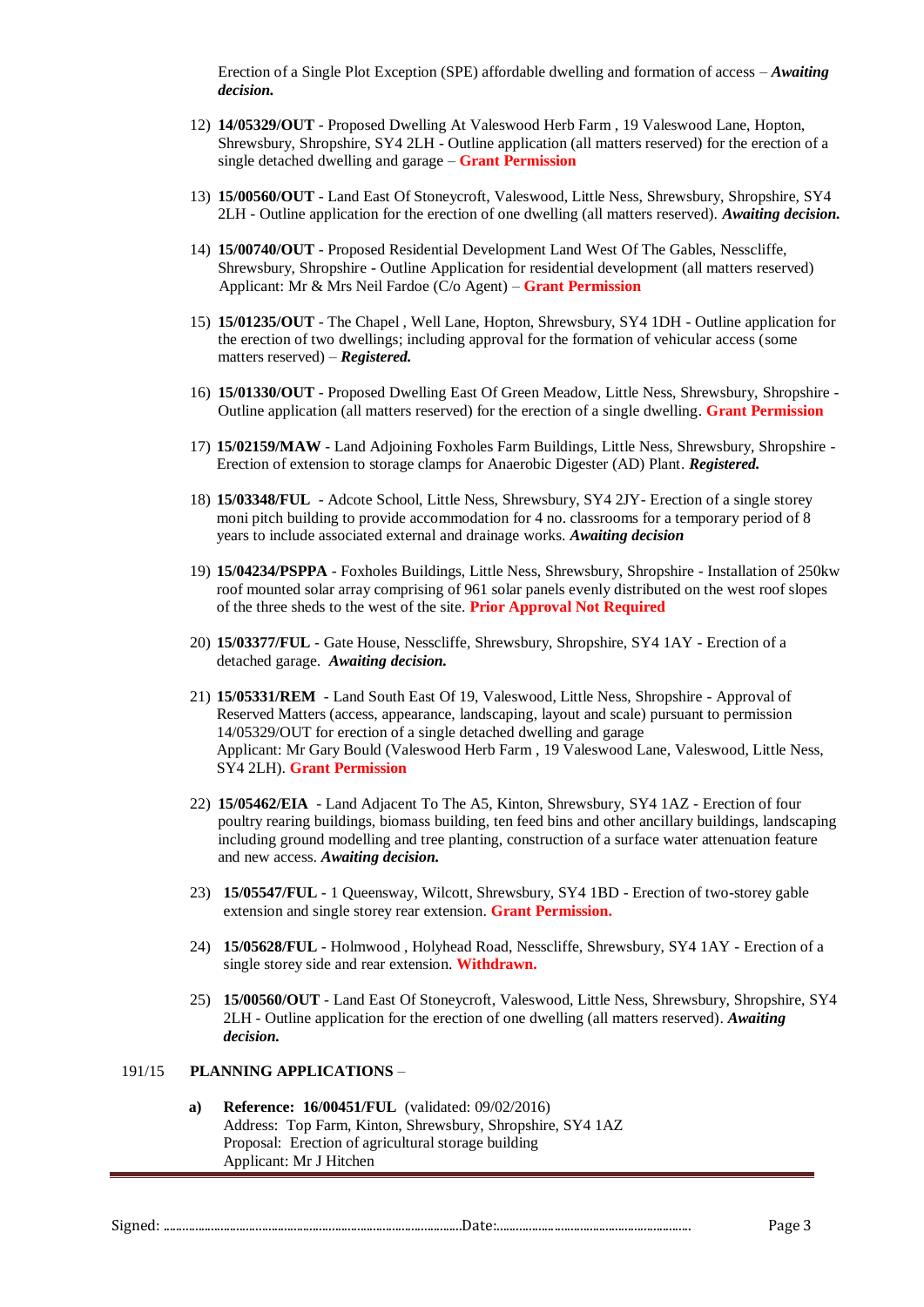**Decision:** No objections

**b) Reference: 16/00410/FUL** (validated: 10/02/2016) Address: West Lodge, Little Ness, Shrewsbury, Shropshire, SY4 2JX Proposal: Construction of a wildlife pond. Applicant: Mr & Mrs M Warner **Decision:** No objections

## **c) Reference: 16/00327/REM** (validated: 15/02/2016)

Address: Proposed Dwellings At Wilcot, Kinton, Shrewsbury, Shropshire Proposal: Application for approval of reserved matters (appearance, layout, scale and landscaping) pursuant to permission 14/03619/OUT for the erection of 2 no. dwellings Applicant: Mr T E Jones (Oakrill, Hopton, Nesscliffe, Shrewsbury, Shropshire, SY4 1DG) **Decision:** After careful consideration Great Ness and Little Ness Parish Council strongly objects to this planning application on the grounds that there is a need for more 2/3 bedroom houses and not 5 bedroomed ones as there are many larger properties that are not selling in the area. The type and style of the dwellings are not in character with the surrounding area and the access to the highway is down a single track road that Highways have already objected to in their last report. Concerns are also for the two badger sets in that area and the Parish Council would like a Conservation Survey carried out. The Parish Council would also like to draw your attention to the listed Victorian Post Box on the wall. These two five bedroom houses do not comply with their Parish Plan or Housing Needs Survey.

- **d) Reference: 16/00264/OUT** (validated: 19/02/2016) Address: Proposed Dwelling At The Prill, Nesscliffe, Shrewsbury, Shropshire Proposal: Outline application (all matters reserved) for the erection of one dwelling and all associated works Applicant: Mr G Staley (2 The Prill, Nesscliffe, Shrewsbury, Shropshire) **Decision:** No objections.
- 192/15 **PAYMENTS TO BE APPROVED**  It was **RESOLVED** to approve and sign the payments and the in the absence of a second councillor signatory, it was **AGREED** the Clerk countersigned the cheques.

| <b>Cheque No</b> | <b>Payment to</b> | <b>Description</b>                               | <b>Net</b> | VAT    | <b>Gross</b> |
|------------------|-------------------|--------------------------------------------------|------------|--------|--------------|
| 10450            | Anne Chalkley     | Jan/Feb/Mar Salary including 39 hrs<br>website   | 1862.15    | 0.00   | 1862.15      |
| 10451            | <b>HMRC</b>       | <b>NI</b> Contributions                          | 89.80      | 0.00   | 89.80        |
| 10452            | Anne Chalkley     | Expenses                                         | 298.98     | 21.98  | 320.96       |
| 10458            | Graham Taylor     | Nesscliffe/Wilcot playing field grass<br>cutting | 950.00     | 190.00 | 1140.00      |

193/15 **PAYMENTS** – It was **RESOLVED** to approve and sign payments after the agenda was sent out and the Clerk to countersign the cheques as above.

| <b>Cheque No</b> | Payment to    | <b>Description</b>         | <b>Net</b> | VAT   | Gross  |
|------------------|---------------|----------------------------|------------|-------|--------|
| 10454            | <b>NALC</b>   | Local Council Award Scheme | 50.00      | 10.00 | 60.00  |
| 10455            | <b>PCC</b>    | Laptop                     | 350.00     | 70.00 | 420.00 |
| 10456            | Anne Chalkley | Additional expenses        | 65.20      | 10.00 | 75.20  |

The members **AGREED** that due to three signatories being on holiday at the same time, that other signatories were needed and the Clerk to obtain the paperwork from Bank of Scotland.

# 194/15 **FINANCE –** It was **RESOLVED** to approve and sign the following:

- a) Bank Reconciliations to the Jan 2016
- b) Receipt and Payments Jan 2016
- c) Bank Statements
- 195/15 **GRASS CUTTING CONTRACT –** After discussion it was **AGREED** that Graham Taylor continue to cut the grass and hedges at Nesscliffe and Wilcot Play Areas and the footbridge between Nesscliffe and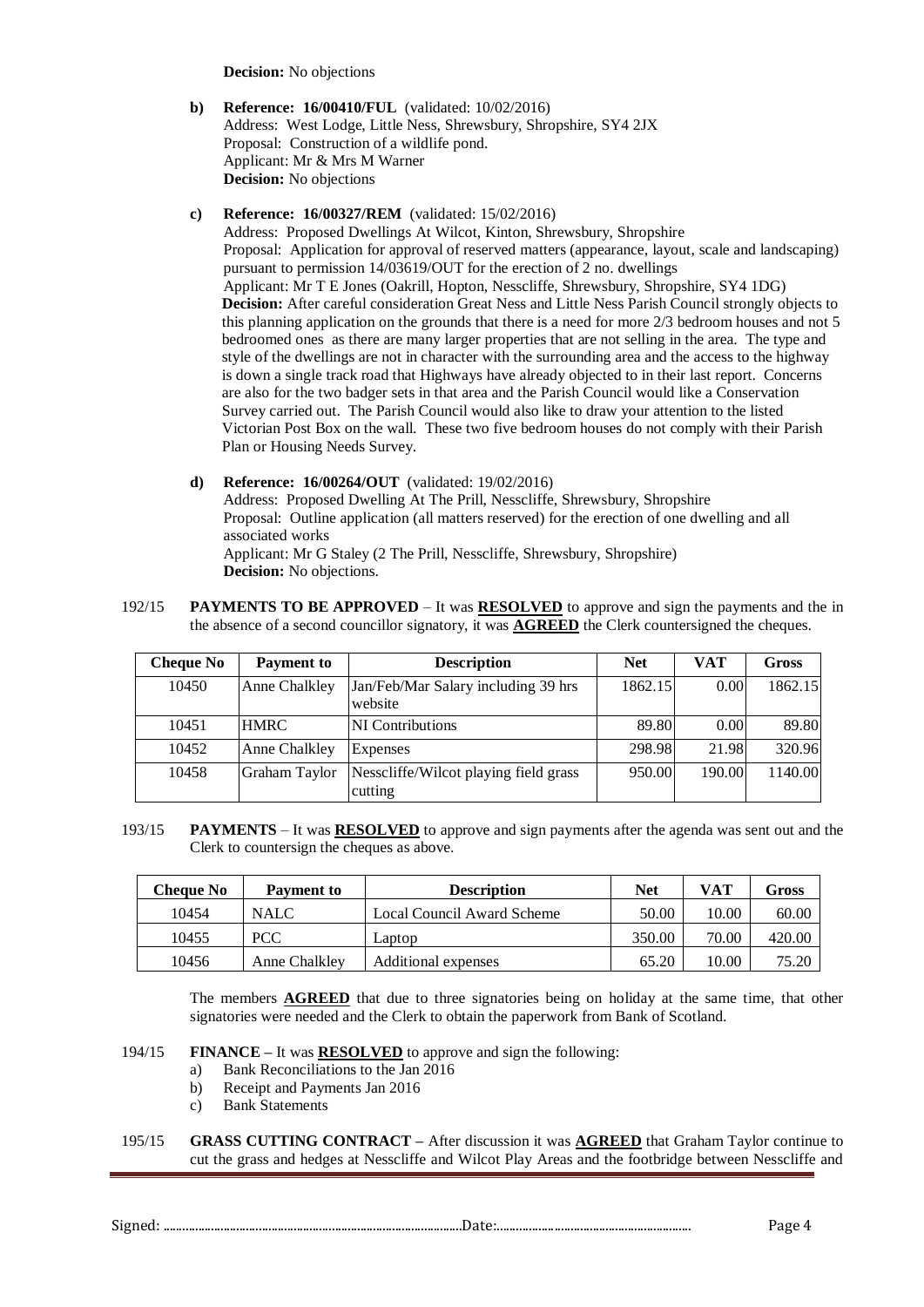Wilcot over the A5for a further three years as per his contract.

- 196/15 **YOUTH CLUB** Cllr Gilbert reported that the Youth Club is still attracting the youth in good numbers except when Shrewsbury played Manchester United as they only had 10 turn up. They now have a Boxing Coach for an hour each Monday and they are really enjoying this experience.
- 197/15 **AUTOMATED EXTERNAL DEFIBILATOR (AED) –** The Clerk reported that she had contacted Cliff Medicott regarding the AED training and was informed by e-mail to contact him again after 1 April 2016 to obtain dates.
- 198/15 **NEW PARISH COUNCIL WEBSITE**  The Clerk reported that their new website provided by Hugo Fox is now live and the domain name is [www.Greatnessandlittlenessparishcouncil.org.](http://www.greatnessandlittlenessparishcouncil.org/) She has informed ShropNet to close their website for the Parish Council.
- 199/15 **COLLAPSE OF THE ADCOTE MILL BRIDGE –** As explained in item 187/15, Shropshire Council are obtaining a quotation to repair the bridge and the Parish Council should receive a response very soon.

## 200/15 **ANY URGENT BUSINESS NOT COVERED BY THE AGENDA**

- b) **Little Ness War Memorial –** After discussion it was **AGREED** the Clerk contact Highways attaching the photos sent by Mr Robins showing the damage that has happened very recently.
- c) **Cllr Bustard reported that two lights out at Wilcot –** The Clerk reported that she had already reported these lights and they were scheduled to be repaired this week.
- d) **Flag Pole**  Cllr Brooks had received a complaint regarding a flag pole at a residents 'Candia' in Great Ness and asked if planning permission had been granted. The Clerk to enquire.
- e) **Planning Application 15/05462/EIA** It was reported that the Defence Infrastructure Organisation Helicopter Flying School who trains at Nesscliffe Army Training Camp has put in an objection to this planning application as the school is only 840 metres from the Eastern Boundary of the proposed planning application and they could not guarantee that the noise from the helicopters would not upset the chickens in the sheds.

### 201/15 **SALC CORRESPONDENCE –** E-mailed to members:

- a) Information Bulletin
- b) Landowner & Farmers Guide Public Rights of Way
- c) Update from Connecting Shropshire
- d) Rural News Special 'Disastrous' government grant proposals must be rethought
- e) Shropshire Council Newsroom: Have your say on emotional well-being services
- f) Volunteering Opportunity Carillion Defence Security
- g) Connecting Shropshire broadband update
- h) Time to Talk Day
- i) New Year news Your January Health & Wellbeing recap
- j) Love walking, love yourself!
- k) Letter from Bob Welch
- l) Information Bulletin
- m) News Letter from Jonathan Owen, NALC
- n) Weekly Email News Digest Monday, 15 February, 2016
- o) Big Conversation Workshop Summary
- p) Police and Crime Commissioner's town and parish survey
- q) New NHS Future Fit blog post
- r) DIS Extra 878, Funding and Grants Bulletin
- s) Shropshire Council Newsroom: Local people invited to take part in research project led by Citizens Advice
- t) Notes of the SC briefing with town and parish councils and place based budgets

#### 202/15 **E-MAILED CORRESPONDENCE** -

- a) Shropshire Rural Hub Newsletter February 2016
- b) Rural Opportunities Bulletin
- c) Rural Crime Reduction event 17th February
- d) Weekly Email News Digest Monday, 8 February, 2016